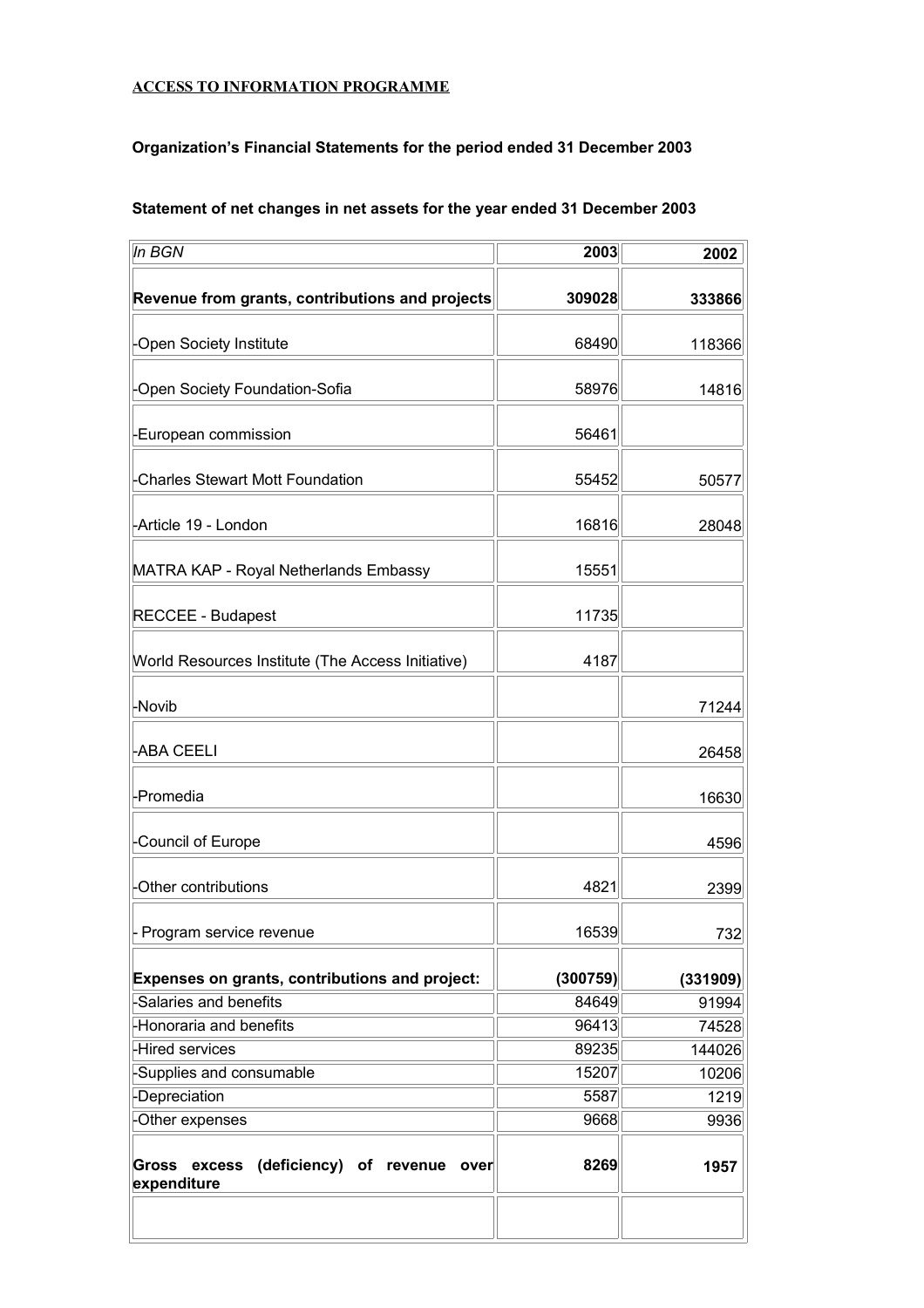| Foreign exchange gains - net                                      | (11635) |         |
|-------------------------------------------------------------------|---------|---------|
|                                                                   |         | (10422) |
| exchange rate gains from operation                                | 574     | 12543   |
| exchange rate losses from operation                               | (12209) | (22965) |
| Interest income                                                   | 1870    | 879     |
| <b>Other financial expenses</b>                                   | (990)   | (1042)  |
|                                                                   |         |         |
| (deficiency) of revenue<br>Net<br>excess<br>over<br>expenditure   | (2486)  | (8628)  |
| Excess (deficiency) of revenue over expenditure<br>for the year   | (2486)  | (8628)  |
| Accumulated excess of revenue over expenditure<br>brought forward | 83980   | 92608   |
| Expenses for non-current assets, bought till 2002 *               | (63367) |         |
| Unrestricted fund balance at 31 December 2003                     | 18127   | 83980   |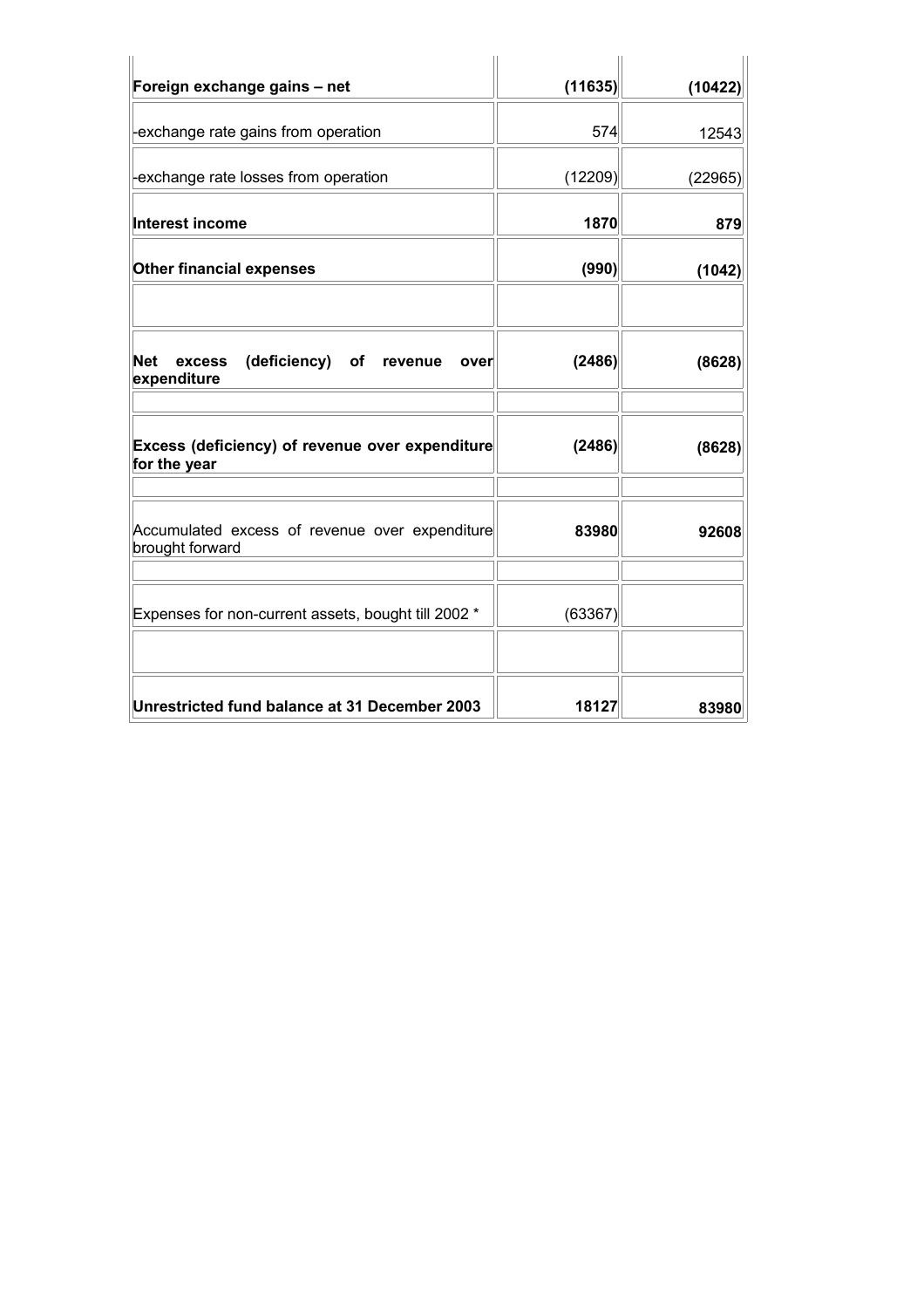## ACCESS TO INFORMATION PROGRAMME

## **Balance sheet as at 31 December 2003**

| In BGN                           | 2003   | 2002   |
|----------------------------------|--------|--------|
| <b>Current Assets</b>            | 143380 | 71727  |
| <b>Materials</b>                 | 2263   | 2606   |
| <b>Receivables</b>               | 22962  | 17903  |
| <b>Cash and cash equivalents</b> | 115613 | 44024  |
| -At bank                         | 109999 | 39086  |
| -In local currency               | 80841  | 847    |
| -In foreign currency             | 29158  | 38239  |
| -In hand                         | 5614   | 4938   |
| -In local currency               | 2696   | 1589   |
| -In foreign currency             | 2918   | 3349   |
| <b>Deferred expenses</b>         | 2542   | 7194   |
|                                  |        |        |
| <b>Non-current assets</b>        | 28823  | 63566  |
| Property, plant and equipment    |        |        |
| -Computers, printers etc.        | 18776  | 41922  |
| -Fixture & fittings              | 5894   | 14050  |
| -Vehicles                        | 3666   | 4766   |
| Intangible fixed assets          | 487    | 2828   |
|                                  |        |        |
| <b>Total Assets</b>              | 172203 | 135293 |
| <b>Liabilities</b>               |        |        |
|                                  |        |        |
| <b>Payables</b>                  | 1767   | 6974   |
| Payables to the budget           | 64     | 2008   |